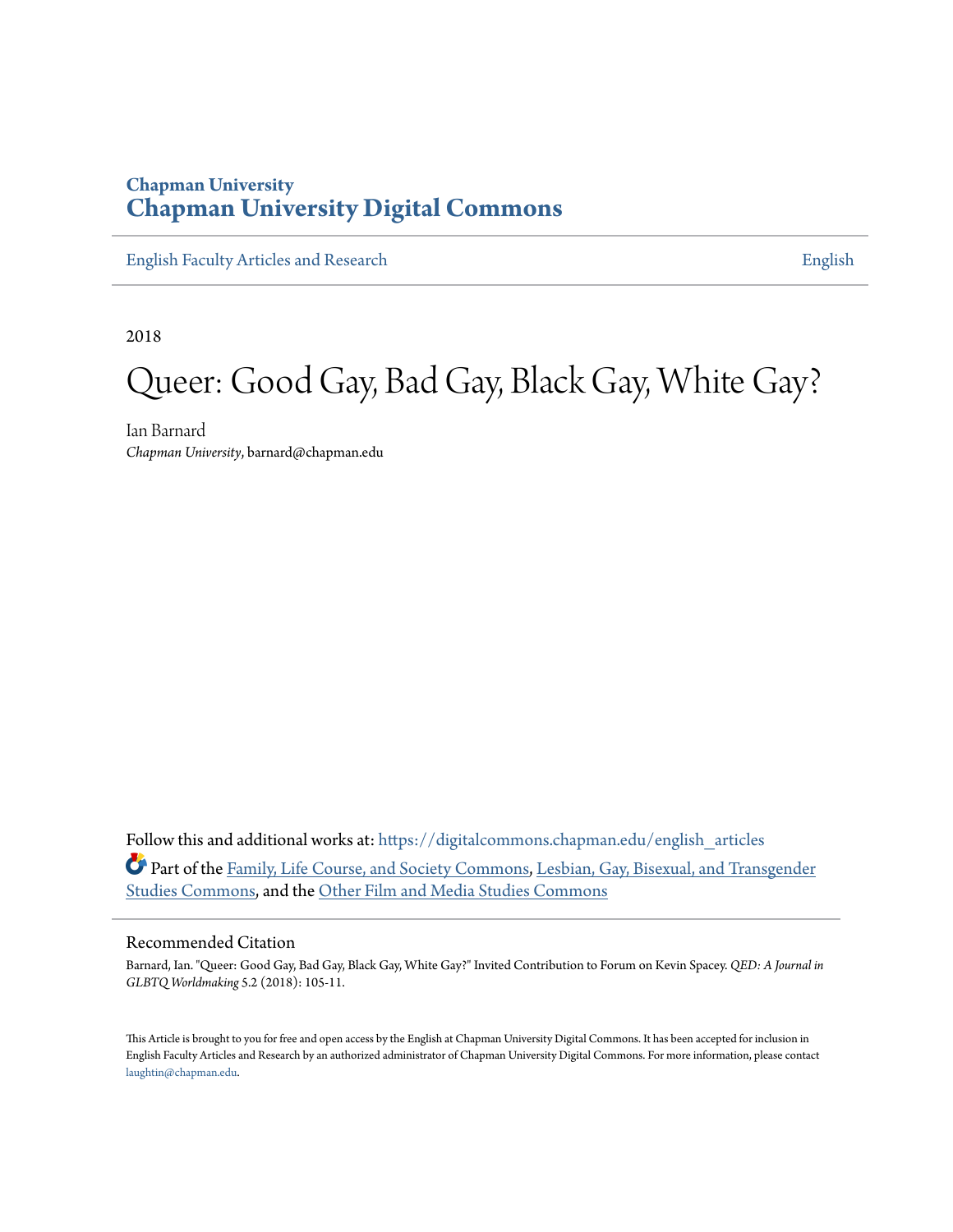## Queer: Good Gay, Bad Gay, Black Gay, White Gay?

### **Comments**

This Article originally appeared in *[QED: A Journal in GLBTQ Worldmaking](http://ojs.msupress.msu.edu/index.php/QED/issue/view/39)* Vol. 5, Iss. 2, 2018, pp. 105-111.

### **Copyright**

Michigan State University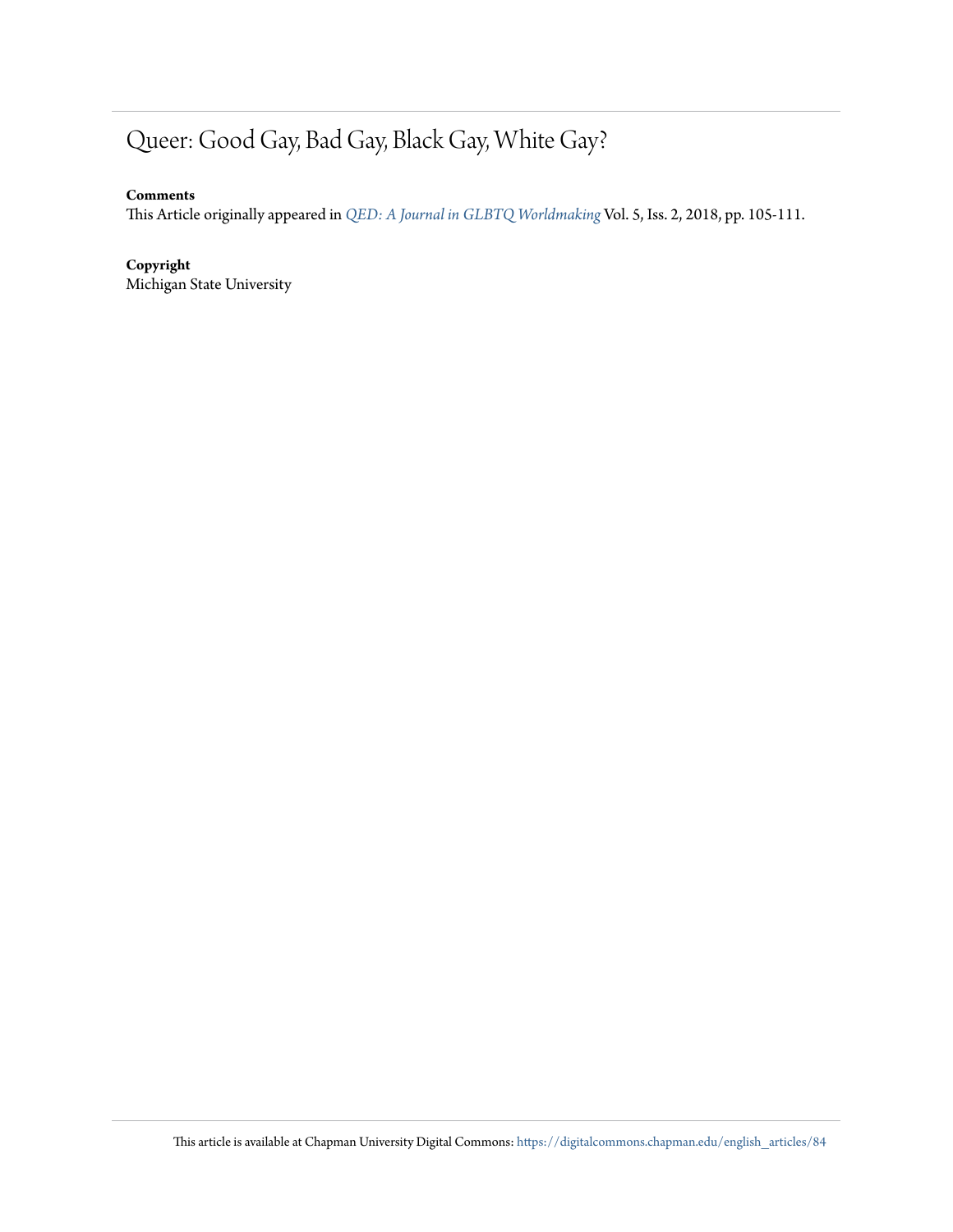### Queer: Good Gay, Bad Gay, Black Gay, White Gay?

### Ian Barnard

As Deadline.com bluntly put it, "Kevin Spacey Apologizes to Anthony Rapp for Alleged Sexual Advances; Chooses to 'Live As A Gay Man.'" The outraged response of progressive intellectuals, activists, and cultural critics to Spacey's twofold tweet has demonstrated, inter alia, the resilience of old school assumptions and expectations about coming out and about gay identity and gay identifcations. These outraged responses have come especially from younger generations of intellectuals, activists, and critics, but also across generations, genders, and sexual orientations. Despite decades of attacks on models of gay identity that center on teleological narratives of coming out, and critiques of the privileging of coming out as the apotheosis of a triumphalist gay identity as racist and ethnocentric in that privileging's assumption of identity as coherent and univocal, and the assumption of a safe space to come out into (#BlackLivesMatter has served as a forceful reminder of the illusion of such safe spaces for black men, in particular), here we are again at a coming out crossroads, at a coming out as crossroad. Here we are again swept into that narrative expectation of coming out as a crossing from innocence into experience, even when that coming out is compromised and contaminated by decades of denial (on the part of Spacey), by decades of knowingness (on the part of Spacey watchers), and now by the specter of sexual harassment and sexual assault.<sup>1</sup> And despite "queer's" supposed resistance to utopian or censorious prescriptions for positive representation,<sup>2</sup>

Copyright © 2018 Michigan State University. Ian Barnard, "Queer: Good Gay, Bad Gay, Black Gay, White Gay?," QED: A Journal in GLBTQ Worldmaking 5.2 (2018): 105–111. ISSN 2327-1574. All rights reserved.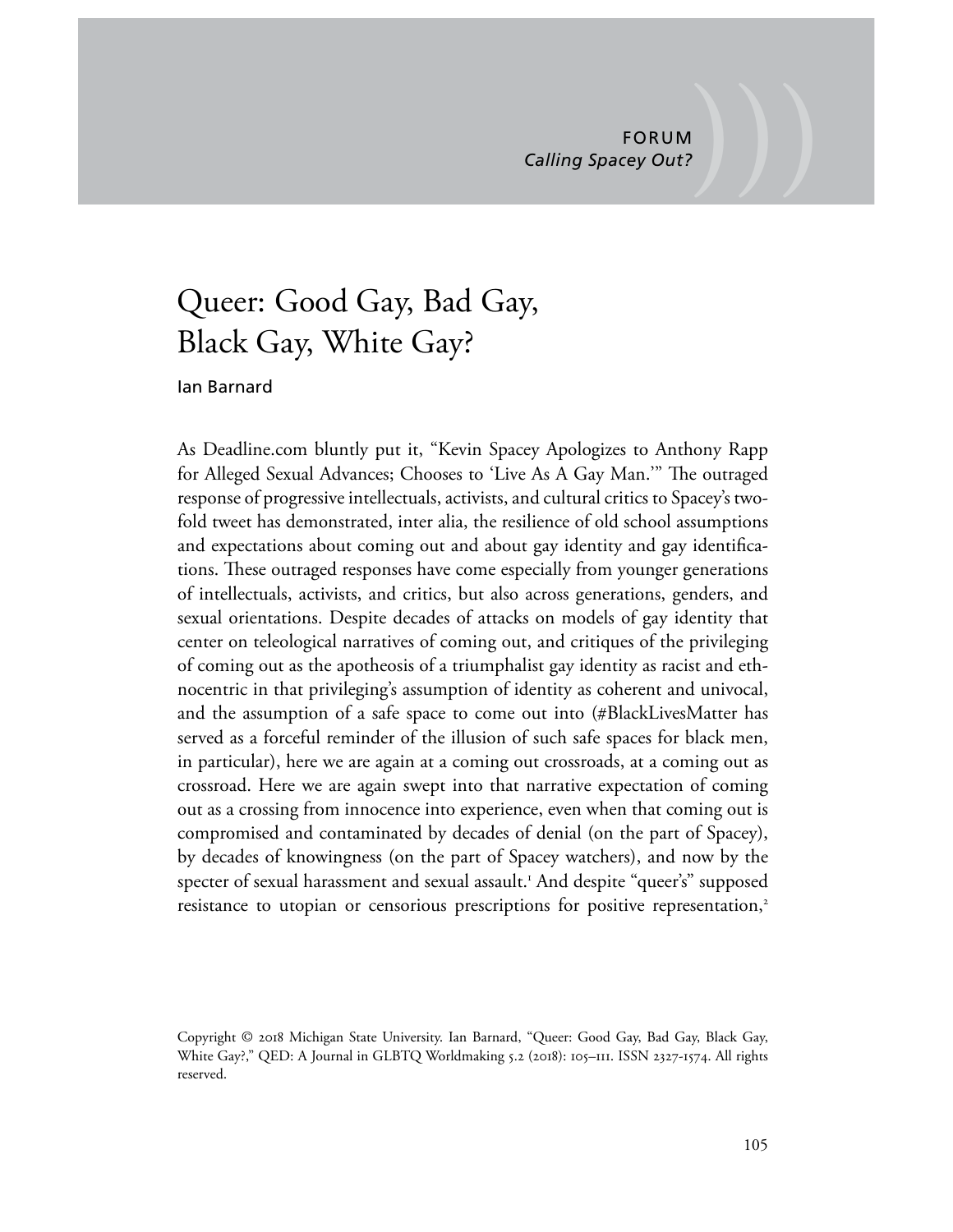#### 106 ( Ian Barnard

the expectation—indeed, the demand—that queer articulation carries with it a triumphal narrative of gay goodness, or, at least a triumphal narrative of victimhood overcome ("it gets better") persists.<sup>3</sup> Persistence is not always a good thing. It is as if "queer's" efforts to decenter heterosexuality and heteronormativity are, in the United States anyway, frantically skidding backward into liberal defensiveness in the wake of the Trump-efect's jolt back to the culture wars, to a multiculturalism no longer taken as given, to kindness and empathy suddenly embattled. Or proof that the triumph of same-sex marriage across the globe is just more evidence of neoliberalism's cannibalization of queer antiassimilationism. As if the antisocial turn in queer theory had not happened. Or, at least, possible evidence of its failure to yet make an impact outside of academia.

In the case of his October 29, 2017 tweet, it is apparently the announcement of Spacey's gayness in concert with his response to being exposed as a sexual predator (at the time, this was a frst accusation, but the subsequent snowballing of accusations makes me comfortable using the phrase "sexual predator" now in retrospect)—in addition to his denial of sexual misconduct and/or his ingenuous apology to Anthony Rapp—that caused particular umbrage. It was as if this yoking together were cynically designed to divert attention from Spacey's sexual predation, to position Spacey as deserving of sympathy (in the new millennium, even in the age of Trump, coming out in the West guarantees an overwhelmingly positive response), and as if it were (unintentionally) confrming homophobic stereotypes of gay men as child molesters—there's that retrograde turn to the hetero(normative) center again, where gayness can and must always and only be imagined insofar as the response it generates from heterosexuality, inasmuch as it confrms or upends heterosexist stereotypes.<sup>4</sup> However, as I have been suggesting, I think the umbrage taken is not just to the conjunction of sexual predation with coming out/gayness, but also in hostage to the legacy of how the latter part of the conjunction on its own has been allowed to function in the (neo)liberal gay civil rights movement. Gayness, it seems, may only be evoked as a heroic or banally quotidian modifer: I overcame homophobic bullying to become prime minister of Iceland; I'm a teacher who happens to be gay; I'm a gay teacher. Not: I'm a mass murderer who happens to be gay; I'm a gay mass murderer. Of course, "gay" is never uninfected by gender, class, race, and other modifers. For example, because white supremacist (LGBTQ) culture continues to normalize whiteness and therefore to equate gayness with whiteness (an equation that concomitantly erases queers of color), white Spacey's coming out into a default white gayness ofers a counterintuitive counterpoint to what we might expect about the operations of race and racism: the umbrage taken at Spacey's coming out can be precisely calibrated to the extent that it signifes a shame for normalized whiteness.<sup>5</sup> It is ironic that here whiteness is a disadvantage. I wrote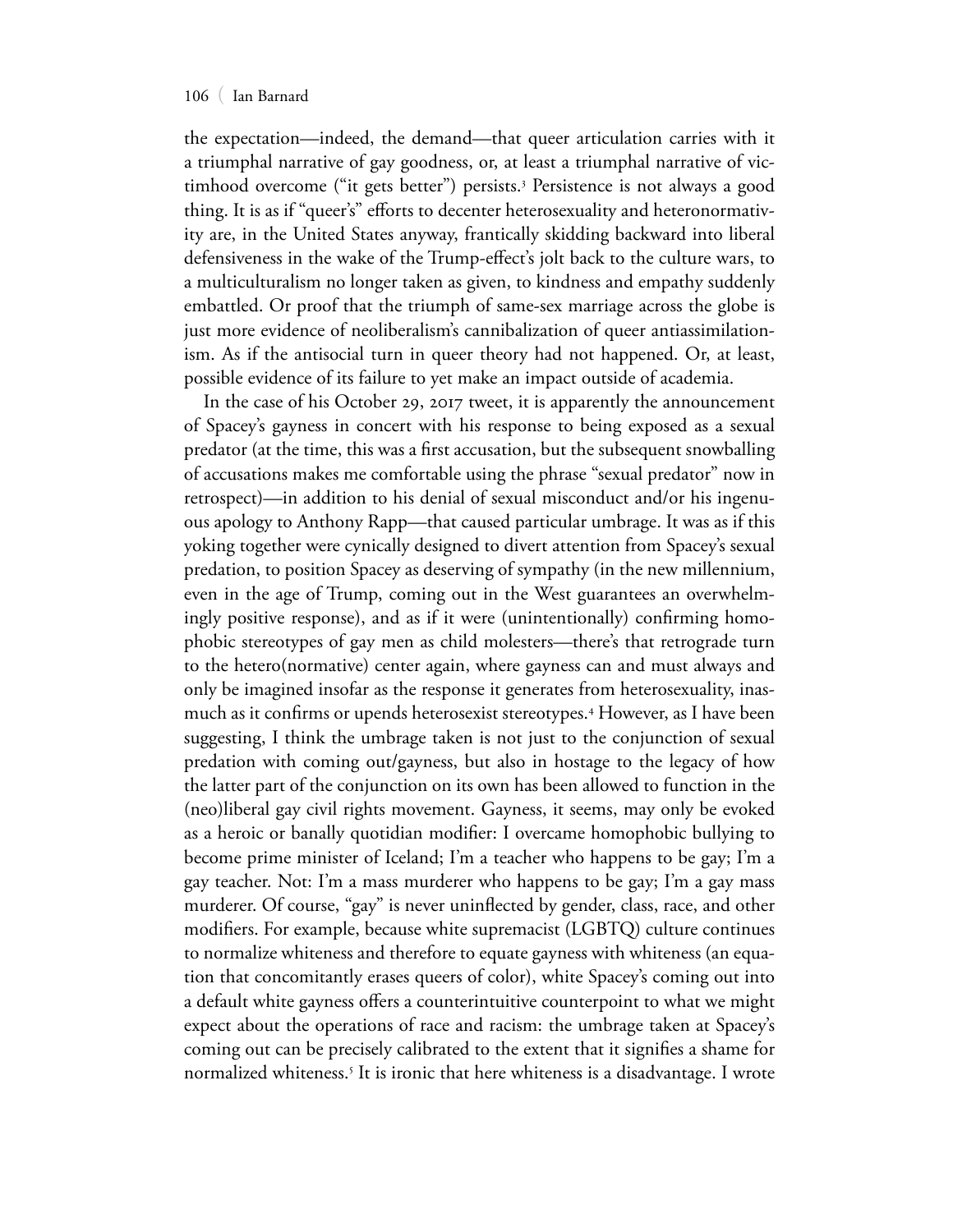in 2004 in the context of Jefrey Dahmer, "If the hermeneutic manifestation of the slogan 'gay is good' allows, by counterpoint, for an articulation and celebration of negativity in academic queer theory, this negativity is nevertheless implicitly taken to enact a progressive political understanding of identity and opposition."<sup>6</sup> Now, in light of recent scholarly explications of the racialization of neoliberal citizenship, we see how Kevin Spacey's twofold tweet traumatizes normative fantasmatics of white innocence while it ruptures both the sanitized account of "gay" and the politicized reading of "queer."

However, Spacey did not identify as "queer" in his October 29, 2017 tweet, but rather explained, "I choose now to live as a *gay* man" (my emphasis). Tis rather modest claim seemed to strategically/finally settle on, fix, or normalize a not particularly queer sexuality and gender identifcation with that phrase "gay man," if we take queerness to signify a nonnormativity that exceeds gayness alone. But it still gestured toward queerness in "choose" and "now" and "live," markers of sexuality's contingency, contextuality, temporality, and tracing in terms of practice rather than identity, rhetorics and rhetorical moves that have been associated with the advent of queer theory for over twenty-fve years, as against ahistorical, universalizing, essentialist, and identity-based models of sexuality that queer theory often claimed to contest.

But there's another vacillation here between old and new, between old school and new school, across generations, and it punctuates the larger cultural and political quake that has shifted so many landscapes in 2018 in the wake of the horror of Harvey Weinstein and in the particular homoerotic (and queer and same-sex and homophobic) incarnations that the #MeToo movement has taken. This vacillation asks specific, insistent questions about gay culture and history, about the closet, about archives, about nostalgia, about change, about homonormativity, about race (which is always already intricated in sexuality),<sup>7</sup> and about gender (because one cannot interrogate the discourses of sexual harassment and sexual assault without engaging with the feminist histories and activisms that enabled and articulated them, with the important caveat that some feminists discern a depoliticizing of sexual harassment discourse when its original feminist impetus to contest gender inequities is diluted by the claim that a person of any gender may be a harasser or a victim of sexual harassment).<sup>8</sup>

Anthony Rapp explained in October 2017 that when he was fourteen he found himself alone in Kevin Spacey's Manhattan apartment shortly before Spacey, then twenty-six, carried him to the bed and lay on top of him. Although Rapp's own recounting of the event, and public and media anger at Spacey, have focused on the unwanted sexual advance (at least before Spacey's statement explicitly evoked the specter of child molestation in the outrage it unleashed), Rapp's age at the time, age of consent laws, and the construction of white childhood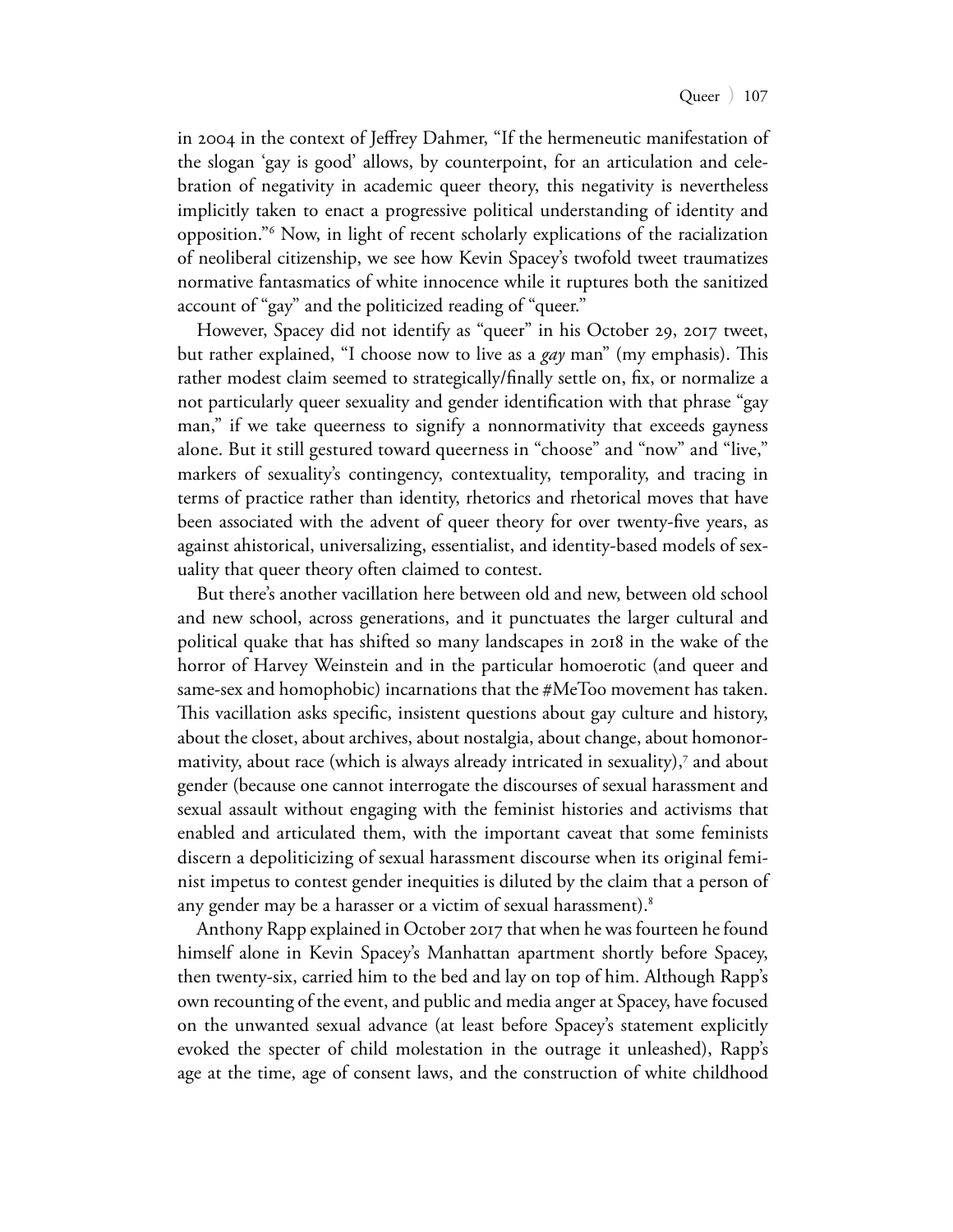#### 108 ( Ian Barnard

innocence in Anglo-American culture necessarily complicate our response to Rapp's revelation (not to mention the complicated relationship among sex radicals, feminism, gay culture, queer history, pederasty, homophobic constructions of child molestation, and age of consent laws).<sup>9</sup> But if we can extricate these two issues from one another (unwanted sexual advance/child predation), then we might say that the unwanted sexual advance might not be such an uncommon occurrence in some gay cultural spaces.

In her scathing, pointed, and also problematic attacks on Title IX protocols in the United States, Laura Kipnis traces the contours of sexual meeting (or not) in the preafrmative consent era. Describing a sexual harassment workshop she attended on her campus, Kipnis recalls responding to the injunction, "Do not make unwanted sexual advances," with the question "But how do you know they're unwanted until you try?"<sup>10</sup> Kipnis's chronicling of familiar mating games here might take on a cultural specifcity in the contexts of particular gay male subcultures, shaped by the legacy of, and in some cases still subsisting/thriving within the closet (itself, at least in part, a reaction to homophobic persecution and prosecution)—and certainly not irrelevant to Spacey's own age, history, and career-specifc relationship to it—where anonymity, furtivity, coded signals, silence, and dark rooms are often necessary or traditional or desirable *mise-enscènes.* Anything but afrmative explicit consent. As one of my gay male friends, about the same age as Spacey (and me), recently put it, "I would be upset if no one tried to touch me in a gay bar or club." How much of this aspect of gay culture is racialized sexual harassment or sexual assault? How much of the current reaction against it is puritanism or sex panic $\mu$  or an accession to what Foucault called the monarchy of  $sex<sup>12</sup>$  that privileges sex and, in the current cultural climate, arguably assigns greater social and political signifcance to sexual assault than to a plethora of other types of assaults that might be equally or more damaging and pernicious at micro and macro levels? The very fact that this epistemological terrain is up for grabs signals seismic shifts both in the conscious votives of identity politics and the unconscious identifcations that generate subjectivity.

Certainly, change is afoot. Perhaps not in an older generation's and capitalist machinery's regurgitation of well-worn tropes of sexual consumption: now, suddenly, the scantily clad young men and invitations to enjoy their beauty in the usual ads for local gay bars seem spectacularly out of time, and, for the frst time, I squirm when I see them; but they haven't changed—yet. But change is afoot at least in millennials' understanding of how a complete cultural epistemology has been built on the back of misogyny and sexual assault. My college students in California seem eager to comply with California's new "yes means yes" afrmative sexual consent law on college campuses, and when we watch *XXY,* Lucía Puenzo's groundbreaking 2007 feature flm about Alex, an intersex teen who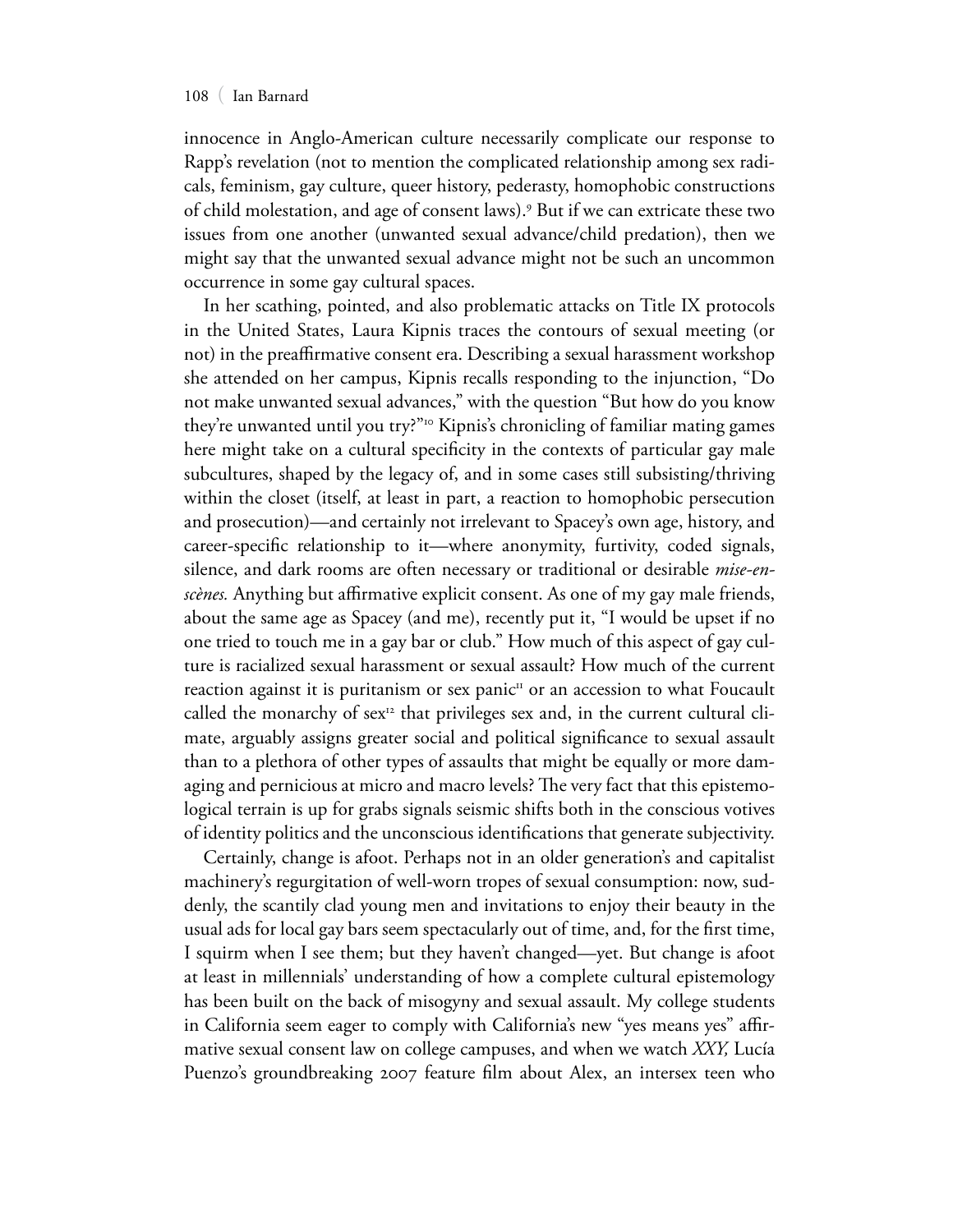refuses binary gender "normalization," the scene where Alex fucks a visiting boy who is attracted to Alex makes us all uncomfortable, strikes us all as sexual assault.<sup>13</sup> Even though the film doesn't present the encounter as an assault. And even though in the many previous incarnations of this course, neither students nor I registered this scene in the flm as a sexual assault. Everything must change.

However, despite the apparent evenhandedness with which the recent spate of sexual harassment and sexual assault charges against celebrity perpetrators of all sexual orientations has been treated, panics of all kinds, and here, especially, sex panics and homophobic panics, are resilient. In response to avowedly heterosexual actor Sean Rose's December 2017 account of being aggressively propositioned by gay Hollywood agent Cade Hudson in 2013, one "Gunner76" opined in response to the *Los Angeles Times*'s online story, "This is a guy coming onto a guy who's not gay. Imagine what they do to kids who aren't able to push back. You think Corey Feldman is lying?"<sup>14</sup> In Terry Crews's December 2017 complaint fled against Hollywood agent Adam Venit and Venit's employer in response to Venit grabbing his penis and testicles at a 2016 industry event, Crews describes Venit as "leering" at him and asserts that he "has never felt more emasculated and objectifed." Crews's complaint also mentions his wife several times, and his initial misguided (because Venit's target was Crews himself) attempt to protect his wife from Venit.<sup>15</sup> Certainly, these are somewhat random snippets of cultural temperature taking in the spaces that have been activated around Kevin Spacey's downfall, but I see them as symptomatic contours of the continued hold of the old on the new, of the painful difculty of extricating the past from the present. We see in them necessary concern with sexual assault and sexual harassment and with the recognition and deprivitization of the pain caused by sexual harassment and assault. But they also hold the traces of homophobic and queerphobic panics that fnd deviance from heteronormativity threatening, predatory, infectious, and dangerous to children; and that embody the toxic/embattled masculinities for whom femininization represents the worst kind of loss and denigration—these masculinities themselves, some would argue, imbricated in and partly shaped by histories of racism.<sup>16</sup>

Deintrication isn't simple, and multiple moving parts sometimes don't work in concert. Moreover, whether the current lurchings toward change in the wake of #MeToo (themselves surely a reaction to Trump's throwbacks to the past) will result in real change—quotidian gayness that doesn't have to be good gayness; good gayness that doesn't have to be white gayness; the closet destitched from the fabric of queer culture; male power's deassumption of sexual entitlement; and the enabling contexts in which these apparatuses and dispositions circulate: ordinary male deassumption of sexual entitlement; wider interrogation and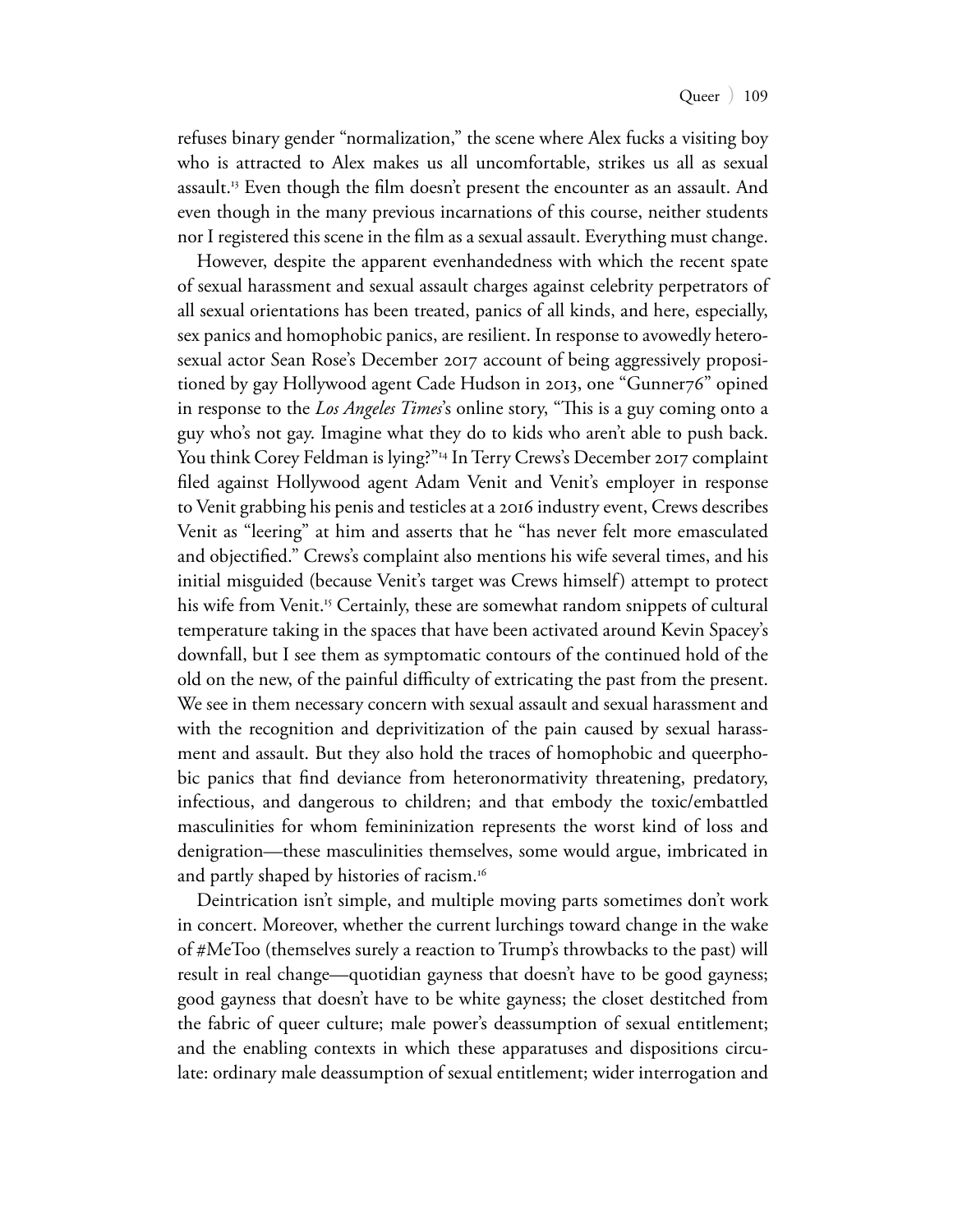### 110 ( Ian Barnard

critique of neoliberalism's domestication of queerness; racial, economic, and environmental reckoning; and a disintegration of homonationalism's own investments in toxic nationalisms and their spawn—or the mere displacement and reinvigoration of existing power structures and cultural epistemologies, remains to be seen.<sup>17</sup>

### **NOTE**

- 1. Although it's important not to confate sexual assault with sexual harassment, in most of the celebrity cases that have gathered stem under #MeToo, sexual assault has always also included sexual harassment, because the assailants have been powerful fgures with the ability to make and break careers, and unwanted sexual advances have therefore connoted a quid pro quo, whether made explicit or not, and whether intended or not by the harassers. I'm here using the common generic understanding of sexual harassment, though this understanding is contested by some feminists, as I discuss later.
- 2. See, e.g., Isaac Julien, "We've been excited and intrigued by the whole 'queer' debate . . . where there's been this epistemological break with 'positive representations,' that rallying call to be represented within an assimilationist acceptance." Jon Savage and Isaac Julien, "Queering the Pitch: A Conversation," *Critical Quarterly* 36, no. 1 (1994): 1.
- 3. For a robust critique of the "it gets better" campaign, see "Queer Suicide: A Teach-In," *Social Text,* November 22, 2010, https://socialtextjournal.org/periscope \_topic/queer\_suicide\_a\_teach-in/.
- 4. For discussion of the confation of gay men with child molesters, see Ian Barnard, "Rhetorical Commonsense and Child Molester Panic—A Queer Intervention," *Rhetoric Society Quarterly* 47, no. 1 (2017): 3–25.
- 5. See Ian Barnard, *Queer Race: Cultural Interventions in the Racial Politics of Queer Teory* (New York: Peter Lang, 2004).
- 6. Ibid., 80.
- 7. Ibid.
- 8. See, e.g., Jane Gallop, *Feminist Accused of Sexual Harassment* (Durham, NC: Duke University Press, 1997).
- 9. For discussion of the construction of the innocence of white childhood in Anglo-American cultures, see Kathryn Bond Stockton, "The Queer Child Now and its Paradoxical Global Efects," *GLQ* 22, no. 4 (2016): 505–39. For some critical perspectives on age of consent laws and questions of children's sexuality, see Pat Califa, *Public Sex: Te Culture of Radical Sex* (Pittsburgh, PA: Cleis, 1994); Estelle B. Freedman, *Redefning Rape: Sexual Violence in the Era of Sufrage and Segregation* (Cambridge, MA: Harvard University Press, 2013), esp. ch. 7 and 8; Roger N. Lancaster, *Sex Panic and the Punitive State* (Berkeley and Los Angeles: University of California Press, 2011); Gayle Rubin, "Blood under the Bridge: Refections on 'Tinking Sex,'" *GLQ* 17, no. 1